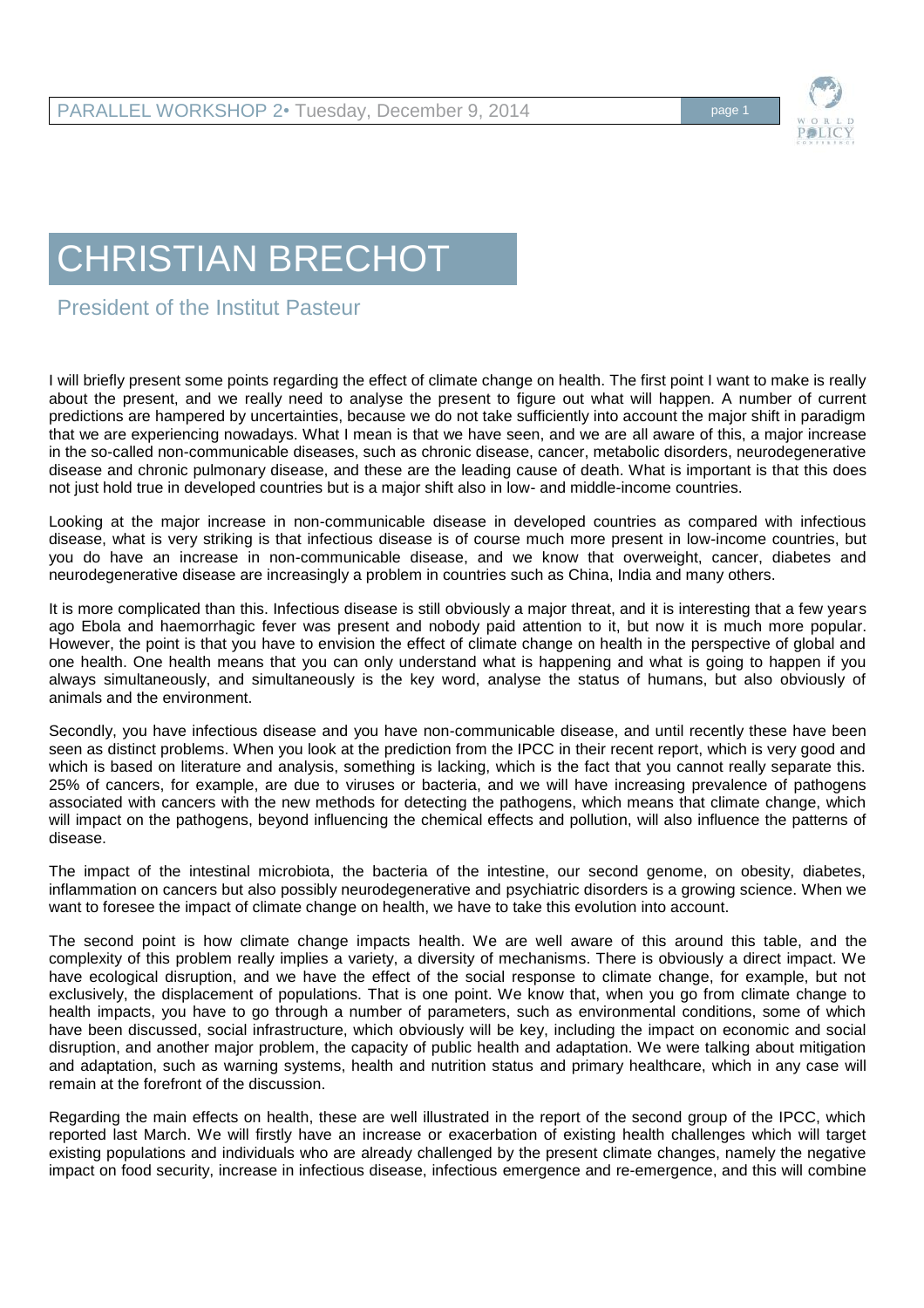

with the direct impacts from the climate, such as heat-related mortality and illness, the effects of floods and storms on health, and ultraviolet radiation.

Eco-epidemiological impacts are extremely important and well analysed. There will be increasing health risks from natural disasters and increasing health challenges linked with human displacement. These different factors have been well analysed and are well-known, and they have led to some modelling by this panel, but we always need to be very careful with modelling, because they have a common characteristic in epidemiology, that so far they have generally turned out to be wrong. I remind you that we were predicting sub-acute encephalitis in 2001 with a peak in the world population, and nothing happened, and a few months ago there was a modelling analysis of Ebola which concluded that we would have 1.5 million at the end of December, and fortunately this was absolutely untrue. It does not mean that Ebola is not a problem.

This is not to diminish the impact of these analyses but just to temper them. What they have summarised is that the first scenario, which you are very well aware of, the impact of the so-called 1.5 degree Celsius increase in the midcentury, focus on the existing problems, under-nutrition due to food reduction, the effects of heatwaves and fires, and also the shift in timing and spatial distribution of events related to infectious pathogens.

There is now a third scenario, which is the so-called high-end climate scenario, with a forecast of an increase of between four and seven degrees. Further to the exacerbation of some of the problems which were already listed, you see the occurrence of major issues in terms of occupational health and mental health, for example how to maintain unprotected outdoor labour, how to balance the heat energy in the case of physical exercise, and you really come to some extreme situations for human beings which would really call for the adaptation of our species. However, this is a short time, 2080, in which to have an adaptation by humanity.

I will close by stating a specific case, vector-borne diseases, because two points are under appreciated in this otherwise extremely good analysis. Firstly, there is a disassociation between infectious disease, on the one hand, and non-communicable disease on the other, and I made the case that there should be a global view. Secondly, there may be an under-appreciation of the impact of climate change on vector-borne disease. This is a fascinating story where you have three major players, a pathogen, the host and the vector, and it does illustrate the complexity of the effect of climate change, acting both on temperate and humidity, and also leading to the colonisation of newly affected areas.

There are a very large number of emerging viruses and vectors throughout the world. We are facing the Ebola crisis, which is a major crisis. I was in Guinea two weeks ago, and we all know that this is something which will change our mentality. It is nothing new; we had so many crises before and will have many crises after this, but this crisis has led us to a more accurate perception of what happens when you live in countries such as Guinea, Sierra Leone and Liberia without any sanitary system.

We cannot tell whether the Ebola crisis is due to climate change; we do not know exactly what has happened and why bats, which were mostly confined to the Democratic Republic of Congo, went to Guinea and infected a two-year-old baby, but we know that the major cause of propagation was deforestation and a change in the bats' habits, and that is at least part of the problem. How has climate change influenced this? We feel that it makes sense that it has an influence, but we do not know exactly how.

Looking at the effect of climate change of the transmission of a virus by a mosquito, the more you increase the temperature, the more you increase the efficacy of transmission, and the important point, which is more recognised, is that this is acting both on the vector and on the pathogen, whereas before the studies were more focused on the pathogen. Looking at one of the climate's complex activities, the more you increase the temperature, the fewer varieties of mosquitos you have, which in a way is good, because you have fewer mosquitos. However, this is outweighed by the fact that, during the rainy seasons and humidity, the heat will promote greater numbers of mosquitos. Therefore, at the end of the day, the end result will be an increased number but also an increased efficacy of transmission.

Finally, the famous Aedes albopictus, also called the tiger mosquito, well illustrates the combination, because it is not just about climate change, but also social changes including population displacement, travel and so on. Initially located